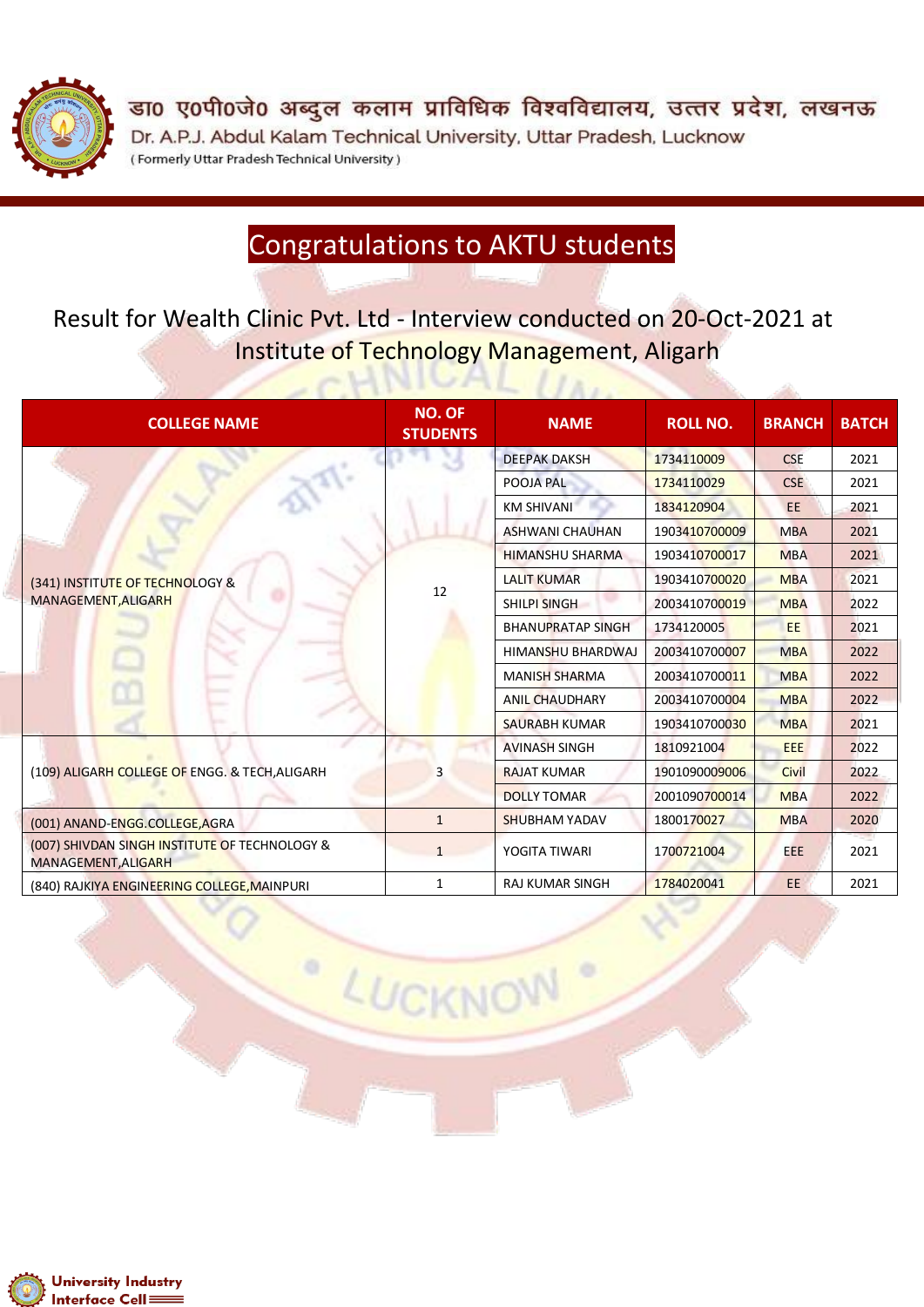#### Result for Wealth Clinic Pvt. Ltd - Interview conducted on 24-Sept-2021 at NITRA Technical Campus, Ghaziabad

56

| <b>COLLEGE NAME</b>                                                                       | <b>NO. OF</b><br><b>STUDENTS</b> | <b>NAME</b>                            | <b>ROLL NO.</b> | <b>BRANCH</b> | <b>BATCH</b> |
|-------------------------------------------------------------------------------------------|----------------------------------|----------------------------------------|-----------------|---------------|--------------|
| (220) HI-TECH. INSTITUTE OF ENGINEERING<br>&TECHNOLOGY, GHAZIABAD                         | $\overline{3}$                   | <b>TARU CHAUDHARI</b>                  | 2002200700044   | <b>MBA</b>    | 2022         |
|                                                                                           |                                  | <b>VINEET NAGAR</b>                    | 2002200700047   | <b>MBA</b>    | 2022         |
|                                                                                           |                                  | <b>MUKUL KUMAR</b><br><b>GAUTAM</b>    | 2002200700022   | <b>MBA</b>    | 2022         |
|                                                                                           |                                  | <b>ANCHAL PAL</b>                      | 1880210005      | <b>CSE</b>    | 2022         |
| (802) NITRA TECHNICAL CAMPUS, GHAZIABAD                                                   |                                  | <b>SAURABH KUMAR</b>                   | 1880210024      | <b>CSE</b>    | 2022         |
|                                                                                           |                                  | <b>RENU VERMA</b>                      | 1908020109004   | <b>CSE</b>    | 2022         |
|                                                                                           |                                  | <b>ABHISHEK KUMAR PAL</b>              | 1834831005      | ECE           | 2022         |
| (348) PSIT COLLEGE OF ENGINEERING, KANPUR                                                 |                                  | <b>GAUTAM PAUL</b>                     | 1834831017      | <b>ECE</b>    | 2022         |
| (017) KUNWAR SATYA VEERA COLLEGE OF ENGG. &<br>MANAGEMENT, BIJNAUR                        | $\mathbf{1}$                     | YUVRAJ SINGH ARYA                      | 1801770089      | <b>MBA</b>    | 2021         |
| (074) DEWAN INSTITUTE OF MANAGEMENT<br>STUDIES, MEERUT                                    | $\mathbf{1}$                     | <b>TUSHAR VERMA</b>                    | 1900740700109   | <b>MBA</b>    | 2021         |
| (143) I.M.S. ENGINEERING COLLEGE, GHAZIABAD                                               | $\mathbf{1}$                     | <b>SAURABH SHARMA</b>                  | 1901430700047   | <b>MBA</b>    | 2021         |
| (162) SHAMBHU NATH INSTITUTE OF ENGG. &<br>TECHNOLGY, ALLAHABAD                           | $\mathbf{1}$                     | <b>GANESH GIRI</b>                     | 1816210024      | <b>CSE</b>    | 2022         |
| (164) PRANVEER SINGH INSTITUTE OF<br><b>TECHNOLOGY, KANPUR</b>                            | 1                                | <b>ANMOL KUMAR</b><br><b>TIWARI</b>    | 1816440019      | <b>ME</b>     | 2022         |
| (230) DRONACHARYA GROUP OF INSTITUTIONS, GAUTAM<br><b>BUDDH NAGAR</b>                     | $\mathbf{1}$                     | <b>SHASHI RANJAN</b><br><b>KUMAR</b>   | 1902300700008   | <b>MBA</b>    | 2021         |
| (272) GREATER NOIDA INSTITUTE OF TECHNOLOGY (MBA<br><b>INSTITUTE), GAUTAM BUDDH NAGAR</b> | $\mathbf{1}$                     | <b>VARUN SEN</b>                       | 1902720700098   | <b>MBA</b>    | 2021         |
| (283) LDC INSTITUTE OF TECHNICAL STUDIES, ALLAHABAD                                       | $\overline{1}$                   | <b>SAURABH SINGH</b>                   | 1728340014      | <b>ME</b>     | 2021         |
| (414) BHAGWATI INSTITUTE OF TECHNOLOGY &<br>SCIENCE, GHAZIABAD                            | $\mathbf{1}$                     | <b>RISHABH SHARMA</b>                  | 1904140700024   | <b>MBA</b>    | 2021         |
| (622) MODERN INSTITUTE OF TECHNOLOGY &<br>MANAGEMENT, GHAZIABAD                           | $\mathbf{1}$                     | <b>RAKESH RAWAT</b>                    | 1906220700072   | <b>MBA</b>    | 2021         |
| (749) MADHU VACHASPATI SCHOOL OF<br>MANAGEMENT, KAUSHAMBI                                 | $\mathbf{1}$                     | KUMAR JAI CHANDRA                      | 1907490700037   | <b>MBA</b>    | 2021         |
| (840) RAJKIYA ENGINEERING COLLEGE, MAINPURI                                               | 1                                | <b>SHANTANU KUMAR</b><br><b>PANDEY</b> | 1784000047      | Civil         | 2021         |

LUCKNOW

 $\circ$ 

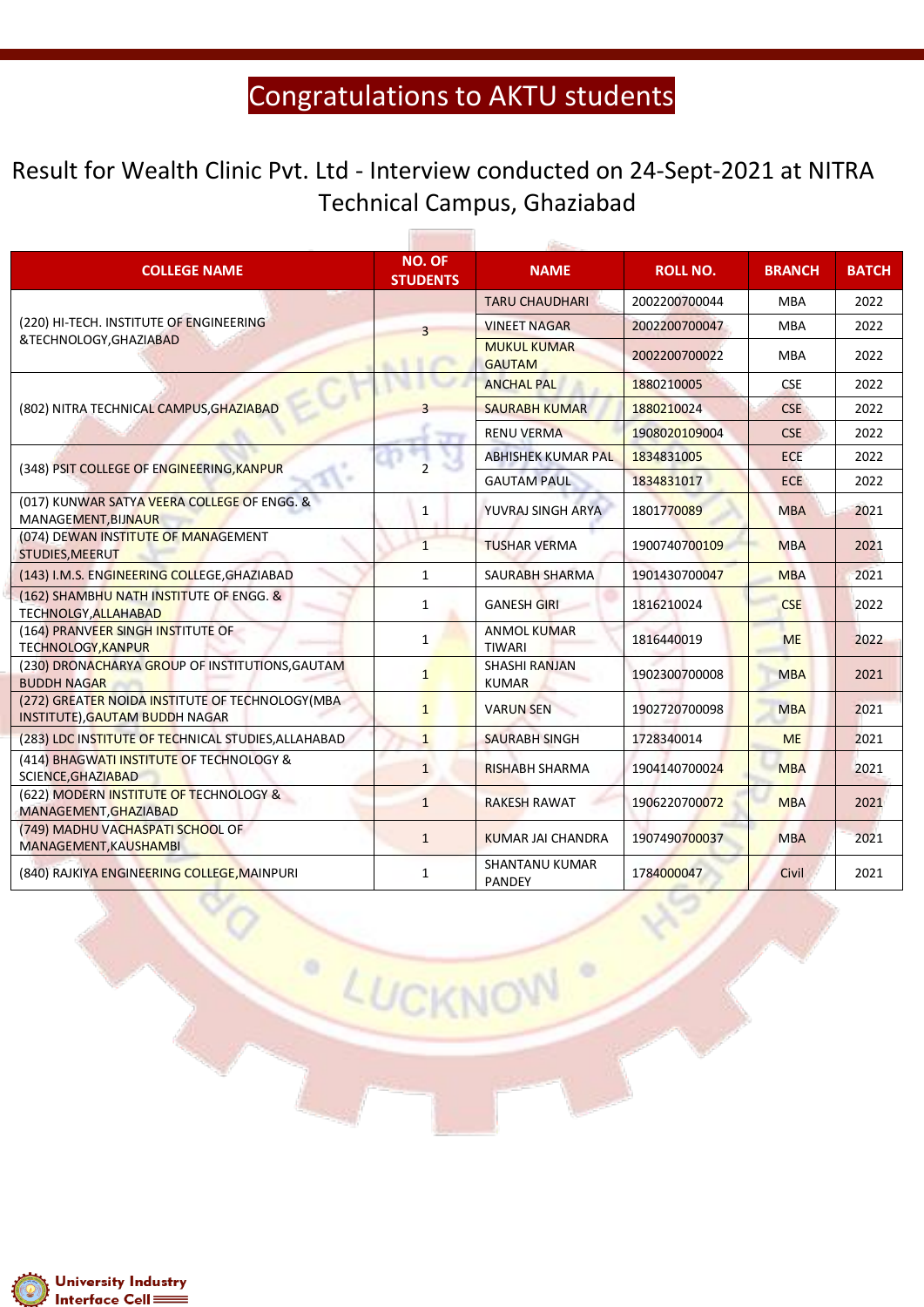fΩ

#### Result for Wealth Clinic Pvt. Ltd - Interview conducted on 22-Sept-2021 at College of Engineering and Rural Technology, Meerut

59

| <b>COLLEGE NAME</b>                                                                | <b>NO. OF STUDENTS</b> | <b>NAME</b>                | <b>ROLL NO.</b> | <b>BRANCH</b> | <b>BATCH</b> |
|------------------------------------------------------------------------------------|------------------------|----------------------------|-----------------|---------------|--------------|
| (074) DEWAN INSTITUTE OF MANAGEMENT                                                | $\overline{2}$         | <b>AKSHAY PANWAR</b>       | 2000740700007   | <b>MBA</b>    | 2022         |
| STUDIES, MEERUT                                                                    |                        | <b>SHIVESH SHARMA</b>      | 2000740700080   | <b>MBA</b>    | 2022         |
| (082) MORADABAD INSTITUTE OF                                                       | $\overline{2}$         | <b>RUPAL GARG</b>          | 1808231013      | <b>ECE</b>    | 2022         |
| TECHNOLOGY, MORADABAD                                                              |                        | <b>SHRAJAL KUMAR SINGH</b> | 1808231015      | <b>ECE</b>    | 2022         |
| (648) BABU SUNDER SINGH INSTITUTE OF                                               |                        | <b>SATYAM GUPTA</b>        | 1764810018      | <b>CSE</b>    | 2021         |
| TECHNOLOGY & MANAGEMENT, LUCKNOW                                                   |                        | <b>SAMIKSHA YADAV</b>      | 1864810907      | <b>CSE</b>    | 2021         |
| (070) COLLEGE OF ENGG. & RURAL<br>TECHNOLOGY, MEERUT                               |                        | <b>OMPRAKASH KUMAR</b>     | 1807010021      | <b>CSE</b>    | 2022         |
| (085) S.D. COLLEGE OF MANAGEMENT<br>STUDIES, MUZAFFARNAGAR                         |                        | <b>AVINASH</b>             | 2000850140003   | <b>MCA</b>    | 2022         |
| (143) I.M.S. ENGINEERING COLLEGE, GHAZIABAD                                        | 1                      | <b>VIKAS KUMAR</b>         | 1714300022      | Civil         | 2021         |
| (161) KRISHNA ENGG. COLLEGE, GHAZIABAD                                             | 1                      | <b>TUSHAR</b>              | 1816110224      | <b>CSE</b>    | 2022         |
| (164) PRANVEER SINGH INSTITUTE OF<br><b>TECHNOLOGY, KANPUR</b>                     | 1                      | <b>SUDHIR KUMAR</b>        | 1716410254      | <b>CSE</b>    | 2021         |
| (282) J.P. INSTITUTE OF ENGINEERING &<br><b>TECHNOLOGY, MEERUT</b>                 | 1                      | <b>SAMBHAV SHUKLA</b>      | 1828210048      | <b>CSE</b>    | 2022         |
| (311) DEEWAN V.S. INSTITUTE OF ENGINEERING<br>& TECHNOLOGY, MEERUT, MEERUT         | $\mathbf{1}$           | AKSHAY KUMAR SAINI         | 1903110149006   | <b>MCA</b>    | 2021         |
| (333) RAJ KUMAR GOEL INSTITUTE OF<br><b>TECHNOLOGY &amp; MANAGEMENT, GHAZIABAD</b> | 1                      | SHIVANI TYAGI              | 1833310090      | <b>CSE</b>    | 2022         |
| (609) J P SCHOOL OF BUSINESS, MEERUT                                               | $\mathbf{1}$           | <b>UJJWAL DHAMA</b>        | 1906090700112   | <b>MBA</b>    | 2021         |
| (705) JMS GROUP OF INSTITUTIONS, GHAZIABAD                                         | $\mathbf{1}$           | <b>MOHD REHAN ALI</b>      | 2007050700024   | <b>MBA</b>    | 2022         |

LUCKNO

۰

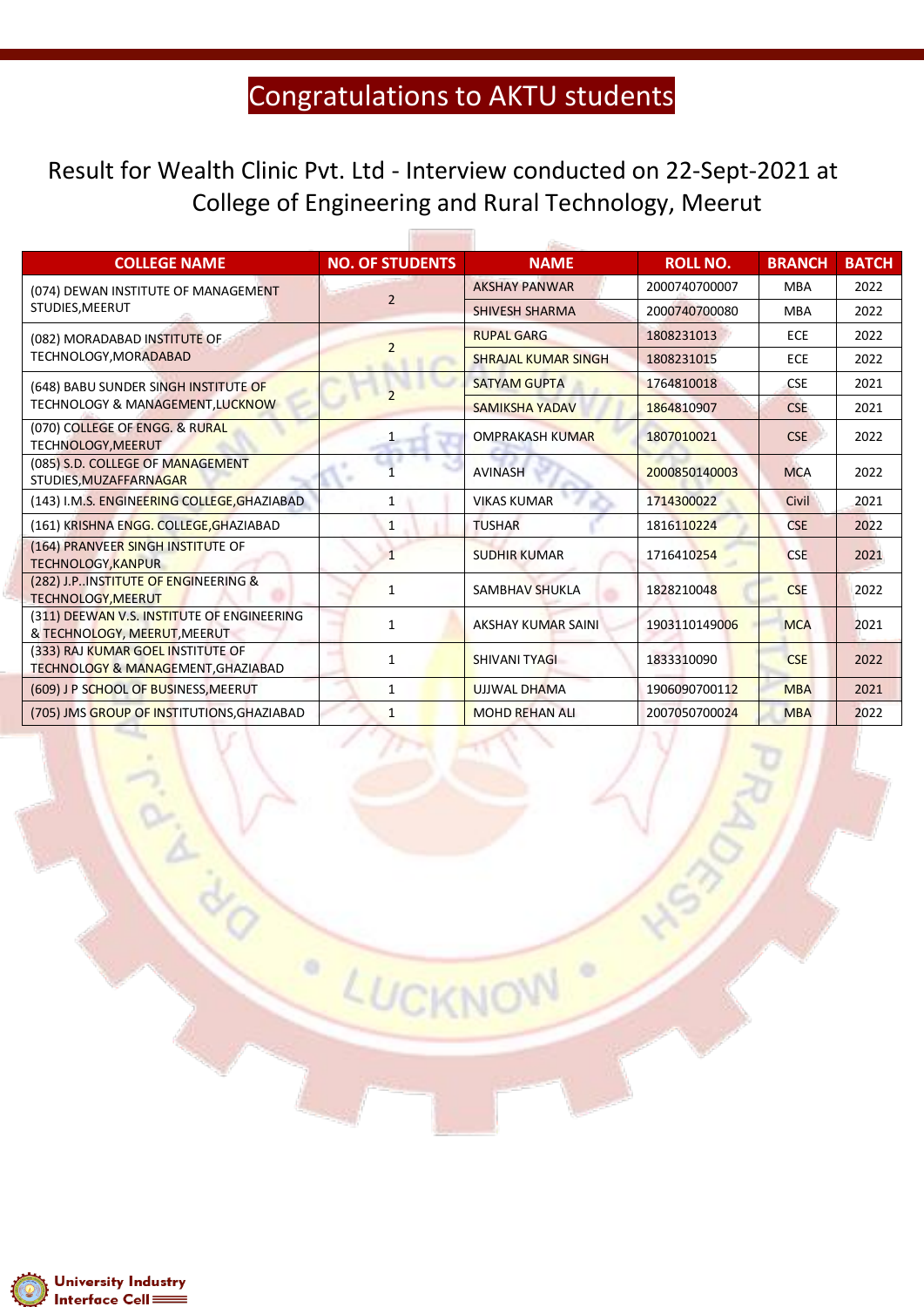#### Result for Wealth Clinic Pvt. Ltd - Interview conducted on 29-Sept-2021 at UNITED Group of Institution, Greater Noida

| <b>COLLEGE NAME</b>                                                      | <b>NO. OF</b><br><b>STUDENTS</b> | <b>NAME</b>                            | <b>ROLL NO</b> | <b>BRANCH</b>  | <b>BATCH</b> |
|--------------------------------------------------------------------------|----------------------------------|----------------------------------------|----------------|----------------|--------------|
|                                                                          |                                  | <b>ARYAVENDRA</b>                      | 1819300002     | Civil          | 2022         |
|                                                                          |                                  | YASHI RAJ                              | 1819310094     | <b>CSE</b>     | 2022         |
| (193) UNITED COLLEGE OF ENGIINEERING &                                   |                                  | <b>JUNAID SAIFI</b>                    | 1819331002     | <b>ECE</b>     | 2022         |
| RESEARCH, GREATER NOIDA, GAUTAM BUDDH NAGAR                              | 6                                | <b>RISHI SHARMA</b>                    | 1819340007     | <b>ME</b>      | 2022         |
|                                                                          |                                  | <b>SHUBHAM KUMAR</b>                   | 1819331008     | <b>ECE</b>     | 2022         |
|                                                                          |                                  | <b>AMAR KUMAR</b><br><b>CHAURASIYA</b> | 1819340002     | <b>ME</b>      | 2022         |
| (311) DEEWAN V.S. INSTITUTE OF ENGINEERING &                             | $\overline{2}$                   | <b>HIMANSHU PANWAR</b>                 | 1903110209003  | <b>EEE</b>     | 2022         |
| TECHNOLOGY, MEERUT, MEERUT                                               |                                  | <b>AKSHAY SOM</b>                      | 1903110209001  | <b>EEE</b>     | 2022         |
| (333) RAJ KUMAR GOEL INSTITUTE OF TECHNOLOGY &<br>MANAGEMENT, GHAZIABAD  | $\mathbf{1}$                     | <b>SATYA PRAKASH</b>                   | 1603340153     | <b>ME</b>      | 2020         |
| (309) RAJ KUMAR GOEL ENGINEERING COLLEGE, GHAZIABAD                      | $\mathbf{1}$                     | <b>OMKAR SINGH</b>                     | 1603340113     | <b>ME</b>      | 2020         |
| (222) I.T.S. ENGG.COLLEGE, GAUTAM BUDDH NAGAR                            | $\mathbf{1}$                     | <b>NITIN SHARMA</b>                    | 1822240046     | <b>ME</b>      | 2022         |
| (161) KRISHNA ENGG. COLLEGE, GHAZIABAD                                   | $\mathbf{1}$                     | <b>HARDIK SINGH</b>                    | 1816110078     | <b>CSE</b>     | 2022         |
| (091)J.S.S. ACADEMY OF TECHNICAL EDUCATION, GAUTAM<br><b>BUDDH NAGAR</b> | $\mathbf{1}$                     | <b>ABHISHEK KUMAR</b>                  | 1709121005     | <b>EEE</b>     | 2021         |
| (036) INSTITUTE OF MANAGEMENT STUDIES, GHAZIABAD                         | $\mathbf{1}$                     | SATYAM RAGHUVANSHI                     | 1714321048     | <b>EEE</b>     | 2021         |
| (216) IIMT COLLEGE OF ENGINEERING, GAUTAM BUDDH<br><b>NAGAR</b>          | $\mathbf{1}$                     | <b>GAURAV BHATI</b>                    | 1821640902     | <b>ME</b>      | 2021         |
| (143) I.M.S. ENGINEERING COLLEGE, GHAZIABAD                              | $\mathbf{1}$                     | <b>HARISH BAISLA</b>                   | 1714321022     | <b>EEE</b>     | 2021         |
| (841) RAJKIYA ENGINEERING COLLEGE, SONEBHADRA                            | $\mathbf{1}$                     | RAJNEESH KUMAR YADAV                   | 1784130041     | <b>EEE</b>     | 2021         |
| (082) MORADABAD INSTITUTE OF<br>TECHNOLOGY, MORADABAD                    | $\mathbf{1}$                     | <b>MOHD AQDAS</b>                      | 1708200015     | <b>Civil</b>   | 2021         |
| (053) AZAD INSTITUTE OF ENGINEERING &<br>TECHNOLOGY, LUCKNOW             | $\mathbf{1}$                     | <b>DEV RAJ YADAV</b>                   | 1705354005     | <b>BioTech</b> | 2021         |
| (010) UNITED COLLEGE OF ENGINEERING &<br>RESEARCH, ALLAHABAD             | $\mathbf{1}$                     | <b>ANKIT BHATI</b>                     | 1901330700015  | <b>MBA</b>     | 2021         |

LUCKNOW

 $\circ$ 

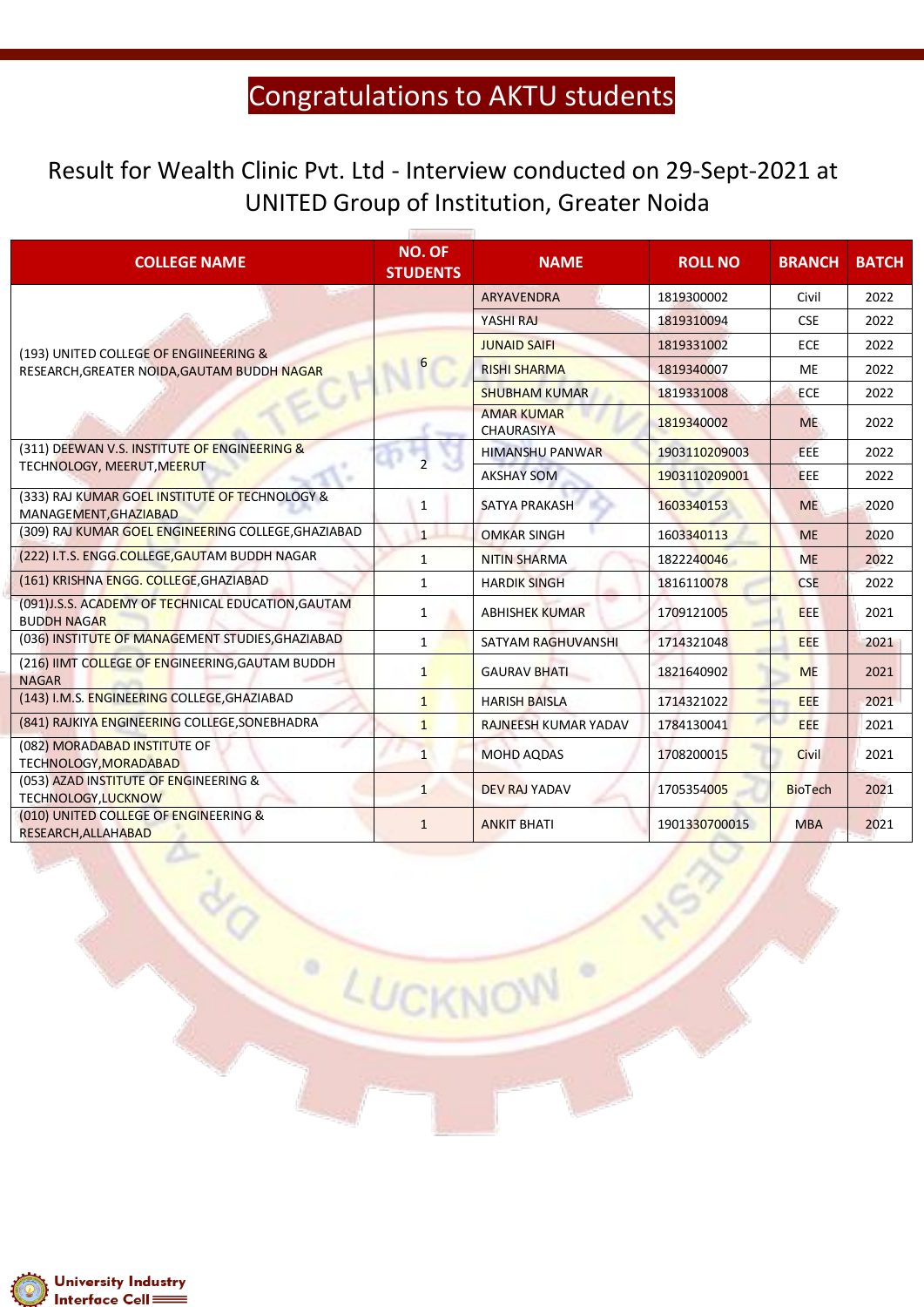#### Result for Wealth Clinic Pvt. Ltd - Interview conducted on 5-Oct-2021 at IIMT Engineering College, Meerut

| <b>COLLEGE NAME</b>                                           | <b>NO. OF</b><br><b>STUDENTS</b> | <b>NAME</b>              | <b>ROLL NO</b> | <b>BRANCH</b> | <b>BATCH</b> |
|---------------------------------------------------------------|----------------------------------|--------------------------|----------------|---------------|--------------|
|                                                               |                                  | <b>AMAN SAIFI</b>        | 1814331010     | ECE           | 2022         |
|                                                               |                                  | <b>DINESH PAL</b>        | 2001430700007  | <b>MBA</b>    | 2021         |
|                                                               |                                  | <b>HARIOM SHARMA</b>     | 1814340014     | ME            | 2021         |
|                                                               |                                  | <b>KHUSHAL SINGH</b>     | 1814340016     | ME            | 2022         |
|                                                               |                                  | <b>MD MURSALEEN</b>      | 1814340021     | <b>ME</b>     | 2022         |
|                                                               |                                  | MD. SHAWEZ               | 1814340022     | <b>ME</b>     | 2022         |
| (143) I.M.S. ENGINEERING COLLEGE, GHAZIABAD                   |                                  | <b>MOHIT KUMAR</b>       | 1814340023     | <b>ME</b>     | 2022         |
|                                                               |                                  | PRIYANSHU KUMAR          | 1814340032     | <b>ME</b>     | 2022         |
|                                                               |                                  | <b>REHMAN UL HAQ</b>     | 1814340036     | <b>ME</b>     | 2022         |
|                                                               |                                  | SHEEZA JAMAL             | 2001430700026  | <b>MBA</b>    | 2022         |
|                                                               |                                  | SATISH KUMAR YADAV       | 1814340040     | <b>ME</b>     | 2022         |
|                                                               |                                  | SNEH YADAV               | 2001430700028  | <b>MBA</b>    | 2022         |
|                                                               |                                  | <b>SWEETY SHARMA</b>     | 2001430700029  | <b>MBA</b>    | 2022         |
|                                                               |                                  | <b>ABHISHEK SINGH</b>    | 1808240005     | <b>ME</b>     | 2022         |
| (082) MORADABAD INSTITUTE OF TECHNOLOGY, MORADABAD            |                                  | <b>ANUBHAV MISHRA</b>    | 1808210033     | <b>CSE</b>    | 2022         |
|                                                               |                                  | <b>AYUSH KUMAR</b>       | 1808210038     | <b>CSE</b>    | 2021         |
|                                                               | $\mathbf{q}$                     | <b>GEETIKA GUPTA</b>     | 1808210057     | <b>CSE</b>    | 2021         |
|                                                               |                                  | <b>ISHITA AGARWAL</b>    | 1808210068     | <b>CSE</b>    | 2022         |
|                                                               |                                  | <b>RIZWAN</b>            | 1808210124     | <b>CSE</b>    | 2022         |
|                                                               |                                  | <b>VAIBHAV PANDEY</b>    | 1808200019     | Civil         | 2022         |
|                                                               |                                  | <b>VISHAL SAINI</b>      | 1900820108001  | <b>CSE</b>    | 2022         |
|                                                               |                                  | YAWAR NUSRAT             | 1900820700029  | <b>MBA</b>    | 2021         |
|                                                               | 3                                | <b>AVANTIKA MITTAL</b>   | 2000740700020  | <b>MBA</b>    | 2022         |
| (074) DEWAN INSTITUTE OF MANAGEMENT STUDIES, MEERUT           |                                  | SARITA                   | 2000740700072  | <b>MBA</b>    | 2021         |
|                                                               |                                  | <b>SHIVANI TOMER</b>     | 2000740700078  | <b>MBA</b>    | 2021         |
| (229) VIDYA COLLEGE OF ENGINEERING, MEERUT                    | $\overline{2}$                   | AKASH JINDAL             | 1822910003     | <b>CSE</b>    | 2022         |
|                                                               |                                  | <b>HRITIK BHARDWAJ</b>   | 1822910026     | <b>CSE</b>    | 2022         |
| (068) MEERUT INSTITUTE OF ENGINEERING &<br>TECHNOLOGY, MEERUT | $\mathbf{1}$                     | <b>ARPIT AGARWAL</b>     | 1606810085     | <b>CSE</b>    | 2020         |
| (757) UTKARSH COLLEGE OF MANAGEMENT<br>EDUCATION, BAREILLY    | $\mathbf{1}$                     | <b>AYODHYA NATH</b>      | 1875770010     | <b>MBA</b>    | 2021         |
| (0695) SRI RAM GROUP OF COLLEGES, MUZAFFARNAGAR               | $\mathbf{1}$                     | <b>BINISH KHAN</b>       | 2006950700032  | <b>MBA</b>    | 2021         |
| (027) AJAY KUMAR GARG ENGG. COLLEGE, GHAZIABAD                | $\mathbf{1}$                     | <b>MD. ADNAN</b>         | 1802740073     | ME            | 2022         |
| (161) KRISHNA ENGG. COLLEGE, GHAZIABAD                        | $\mathbf{1}$                     | SHIVAM BHARDWAJ          | 1816131041     | ECE           | 2022         |
| (085) S.D. COLLEGE OF MANAGEMENT<br>STUDIES, MUZAFFARNAGAR    | $\mathbf{1}$                     | <b>SUMIT KUMAR BIDLA</b> | 1900850700062  | MBA           | 2021         |
| (822) ESHAN COLLEGE OF MANAGEMENT, MATHURA                    | $\mathbf{1}$                     | <b>SHUBHAM SHARMA</b>    | 1908220700046  | <b>MBA</b>    | 2021         |
| (501) R.V.INSTITUTE OF TECHNOLOGY, BIJNAUR                    | 1                                | UJJWAL VERMA             | 1850110050     | <b>CSE</b>    | 2022         |
| (695) SRI RAM GROUP OF COLLEGES, MUZAFFARNAGAR                | $\mathbf{1}$                     | <b>VANU KUMAR</b>        | 1906950700118  | <b>MBA</b>    | 2021         |
| (377) GYAN BHARTI INSTITUTE OF TECHNOLOGY, MEERUT             | $\mathbf{1}$                     | YASH RASTOGI             | 1837710009     | <b>CSE</b>    | 2022         |

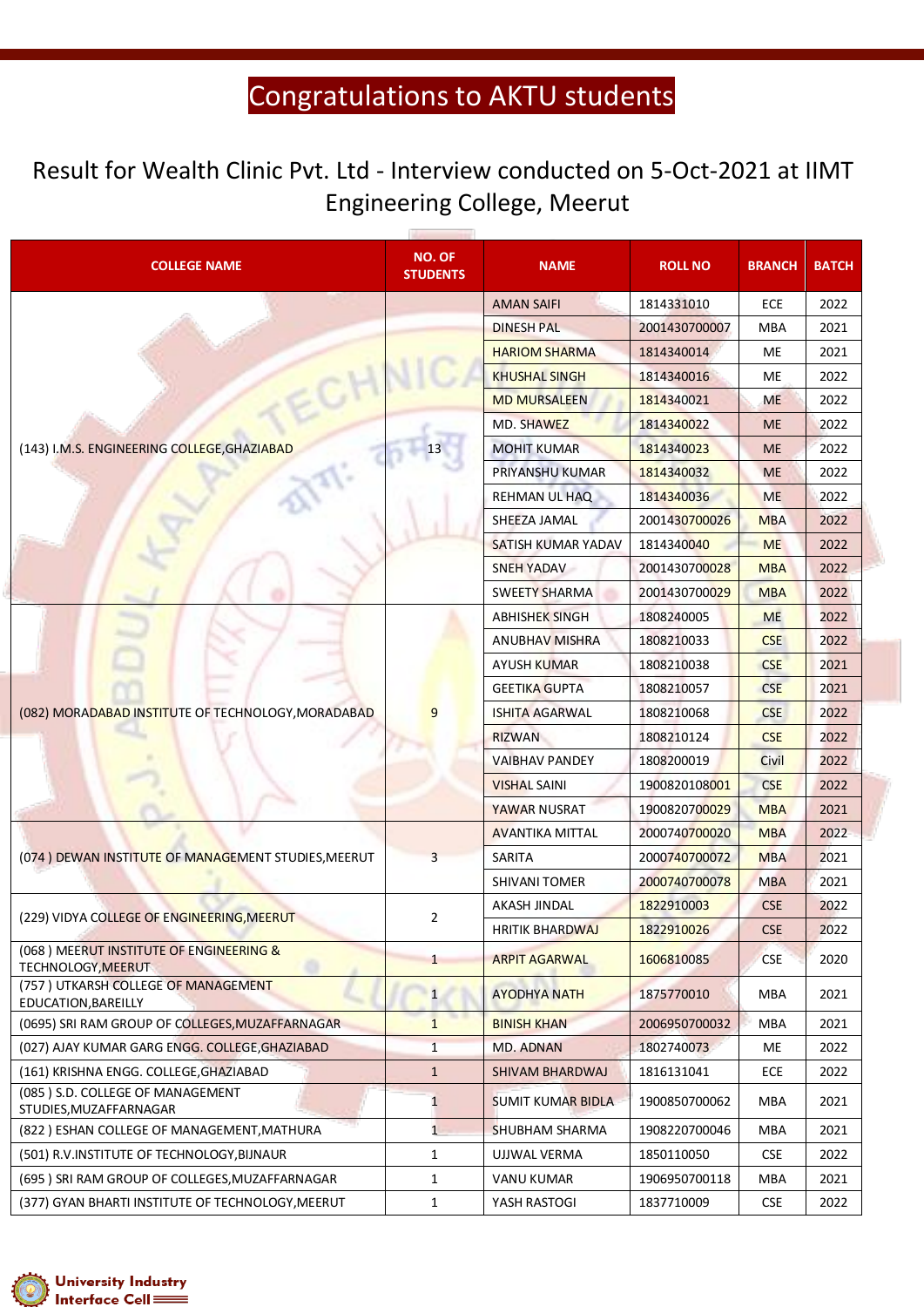#### Result for Wealth Clinic Pvt. Ltd - Interview conducted on 2-July-2021 at Dronacharya Group of Institution

56

| <b>COLLEGE NAME</b>                                                       | NO. OF<br><b>STUDENTS</b> | <b>NAME</b>           | <b>ROLL NO.</b> | <b>BRANCH</b> | <b>BATCH</b> |
|---------------------------------------------------------------------------|---------------------------|-----------------------|-----------------|---------------|--------------|
| (840) RAJKIYA ENGINEERING COLLEGE, MAINPURI                               |                           | <b>RAHUL UPADHYAY</b> | 1784020040      | EE            | 2021         |
| (091) J.S.S. ACADEMY OF TECHNICAL EDUCATION, GAUTAM<br><b>BUDDH NAGAR</b> | $\overline{3}$            | <b>VIKAS SHARMA</b>   | 1709140163      | ME            | 2021         |
|                                                                           |                           | <b>SARVESH SHUKLA</b> | 1709140126      | ME            | 2021         |
|                                                                           |                           | <b>SHASHWAT GUPTA</b> | 1709140128      | <b>ME</b>     | 2021         |
| (027) AJAY KUMAR GARG ENGG. COLLEGE, GHAZIABAD                            | $\overline{4}$            | <b>KARTIK SINGH</b>   | 1908200700027   | <b>MBA</b>    | 2021         |
|                                                                           |                           | <b>DEEPAK GUPTA</b>   | 1908200700013   | <b>MBA</b>    | 2021         |
|                                                                           |                           | <b>MANNU RATHI</b>    | 1908200700039   | <b>MBA</b>    | 2021         |
|                                                                           |                           | <b>PRASHANT TOMAR</b> | 1908200700050   | <b>MBA</b>    | 2021         |